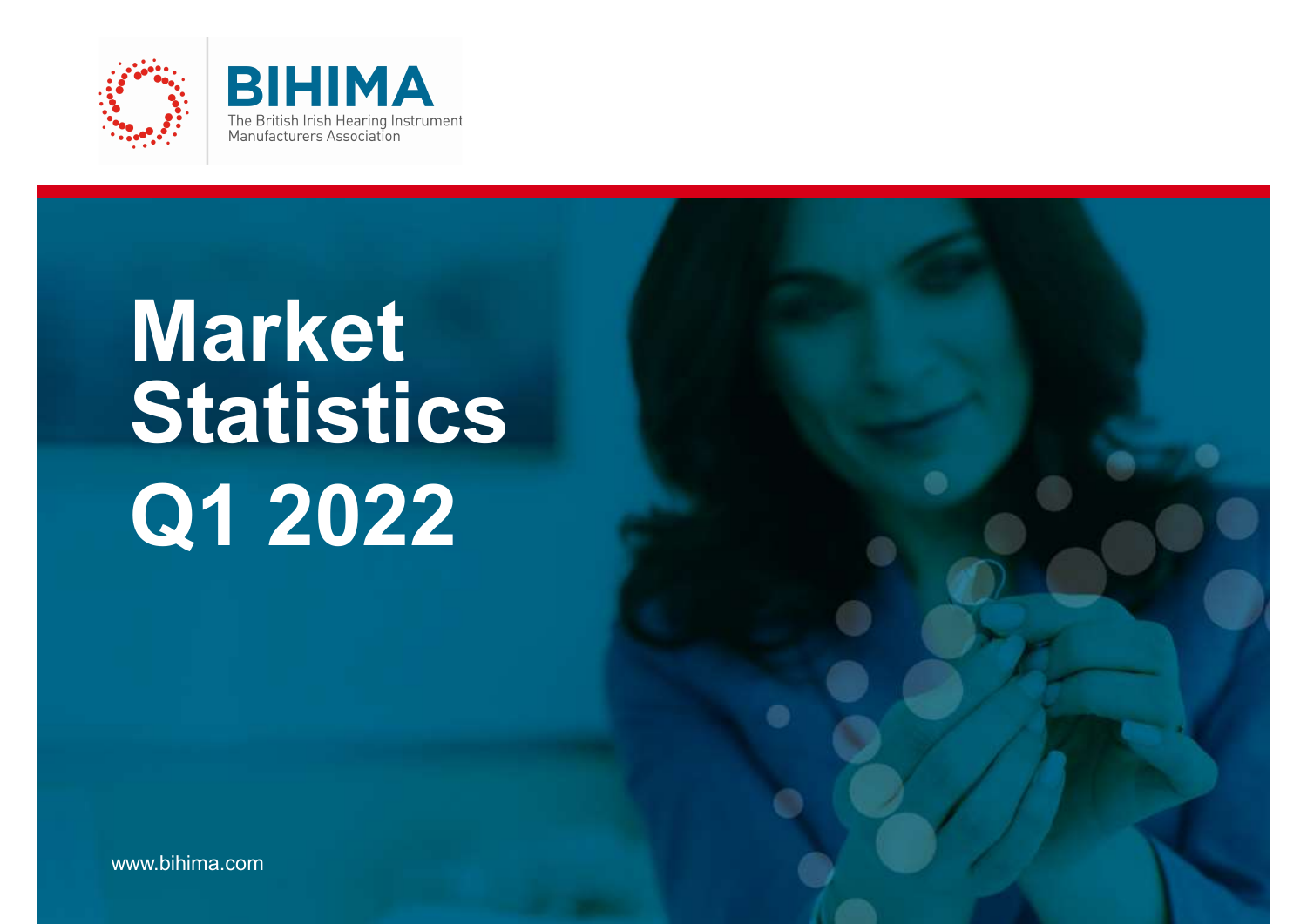

**Private NHS** 



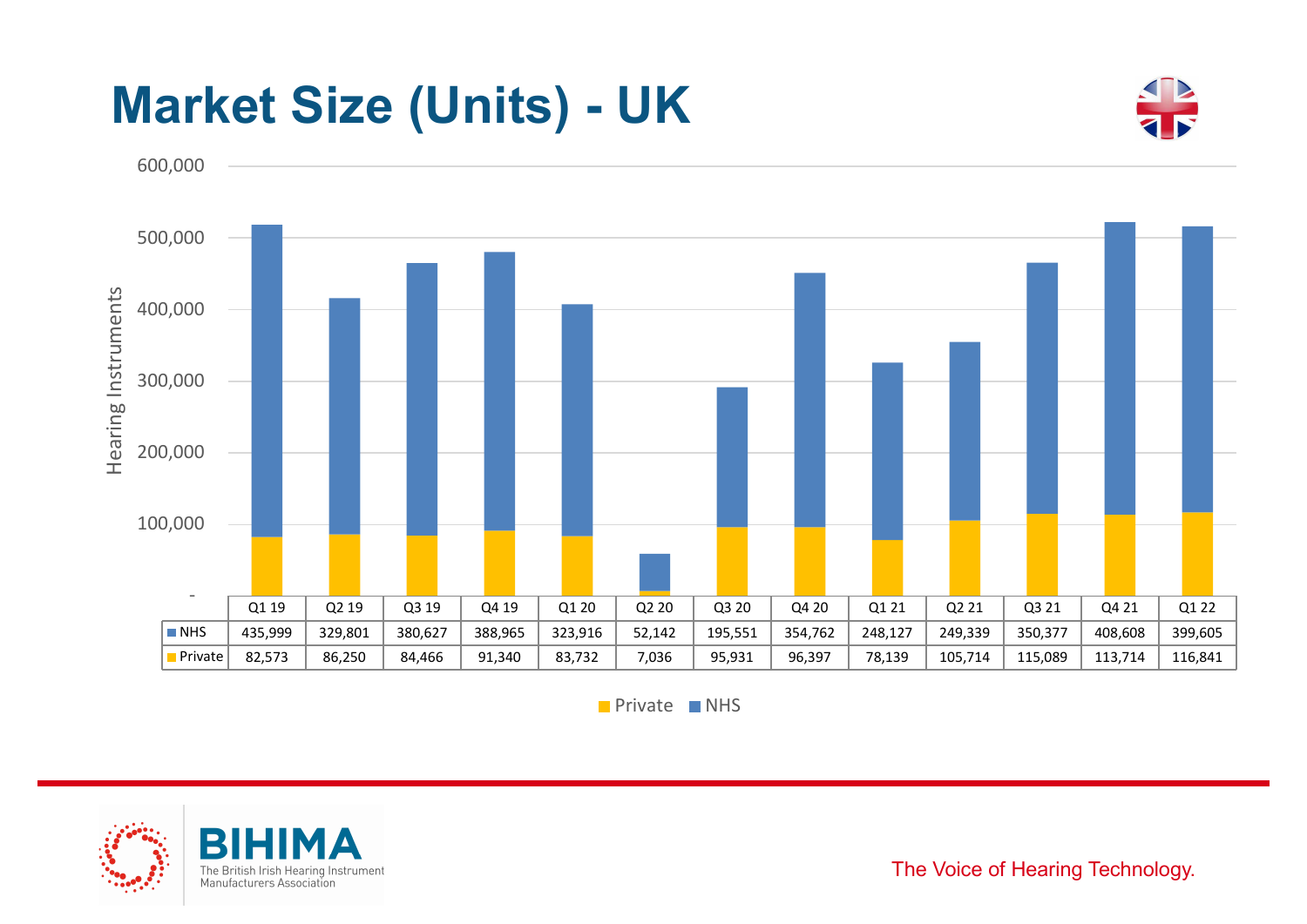# UK Market Size – Private (Units) 80,000 100,000 120,000 140,000



**Private** 



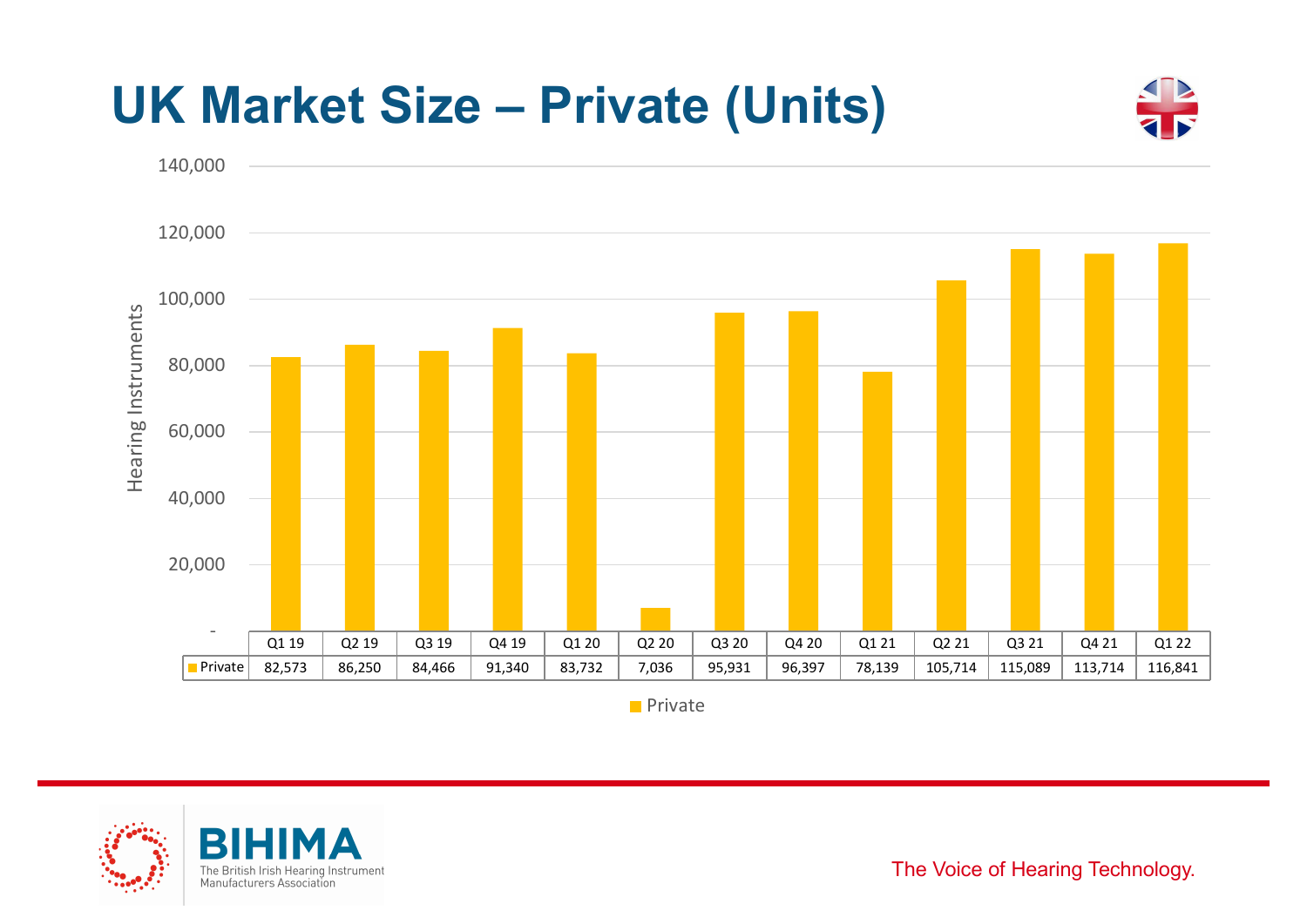

**NHS** 



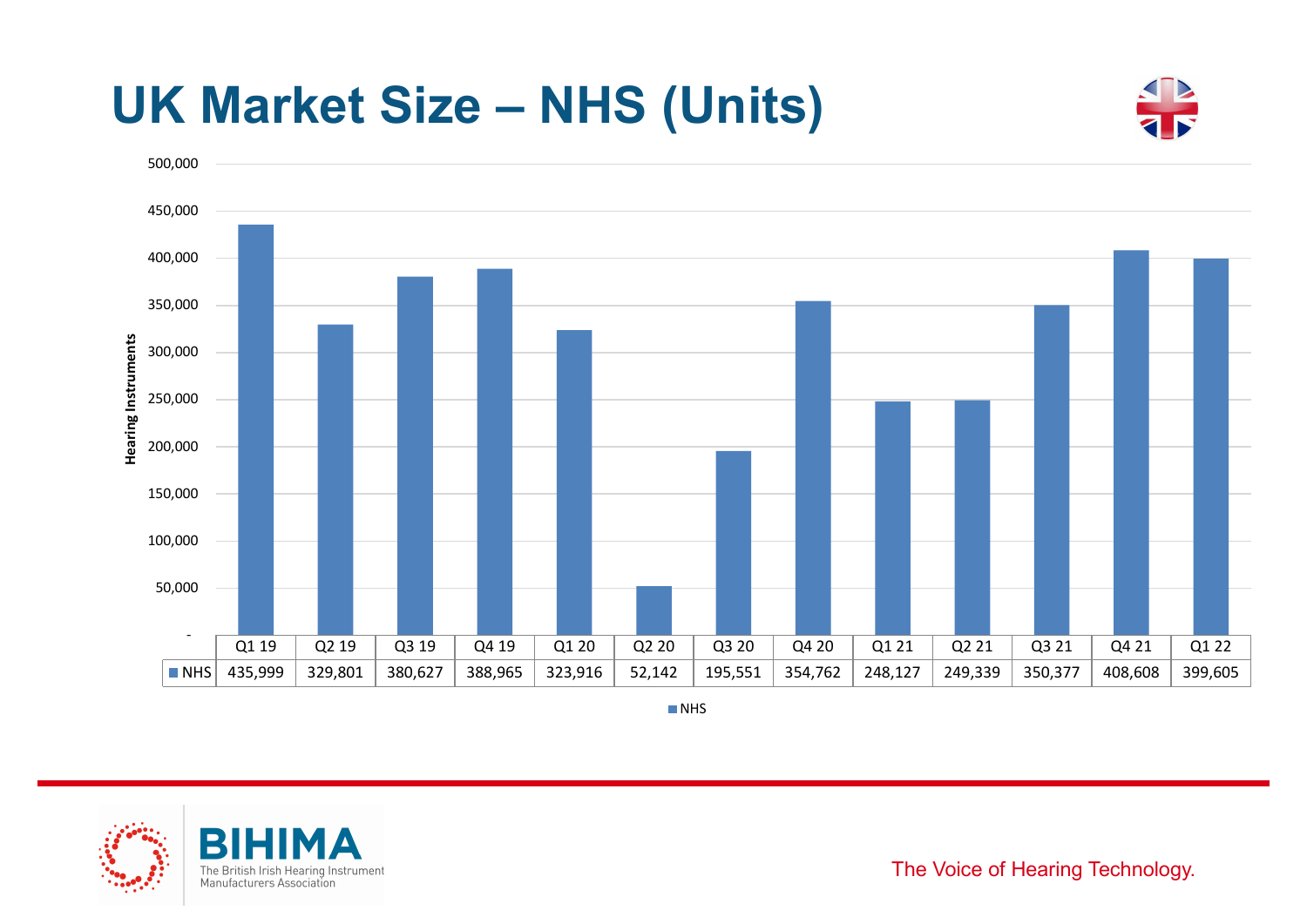

**Eire** 



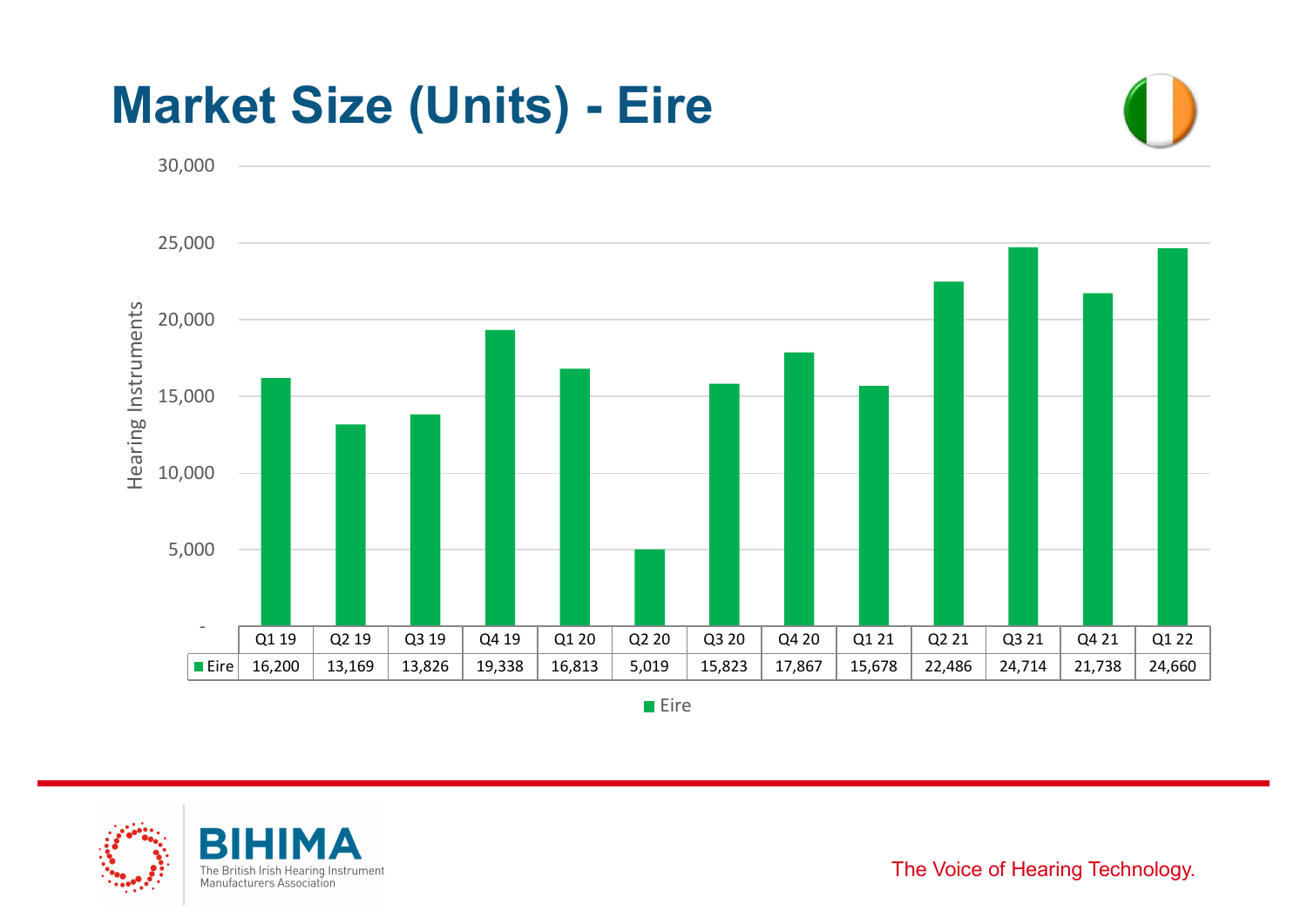





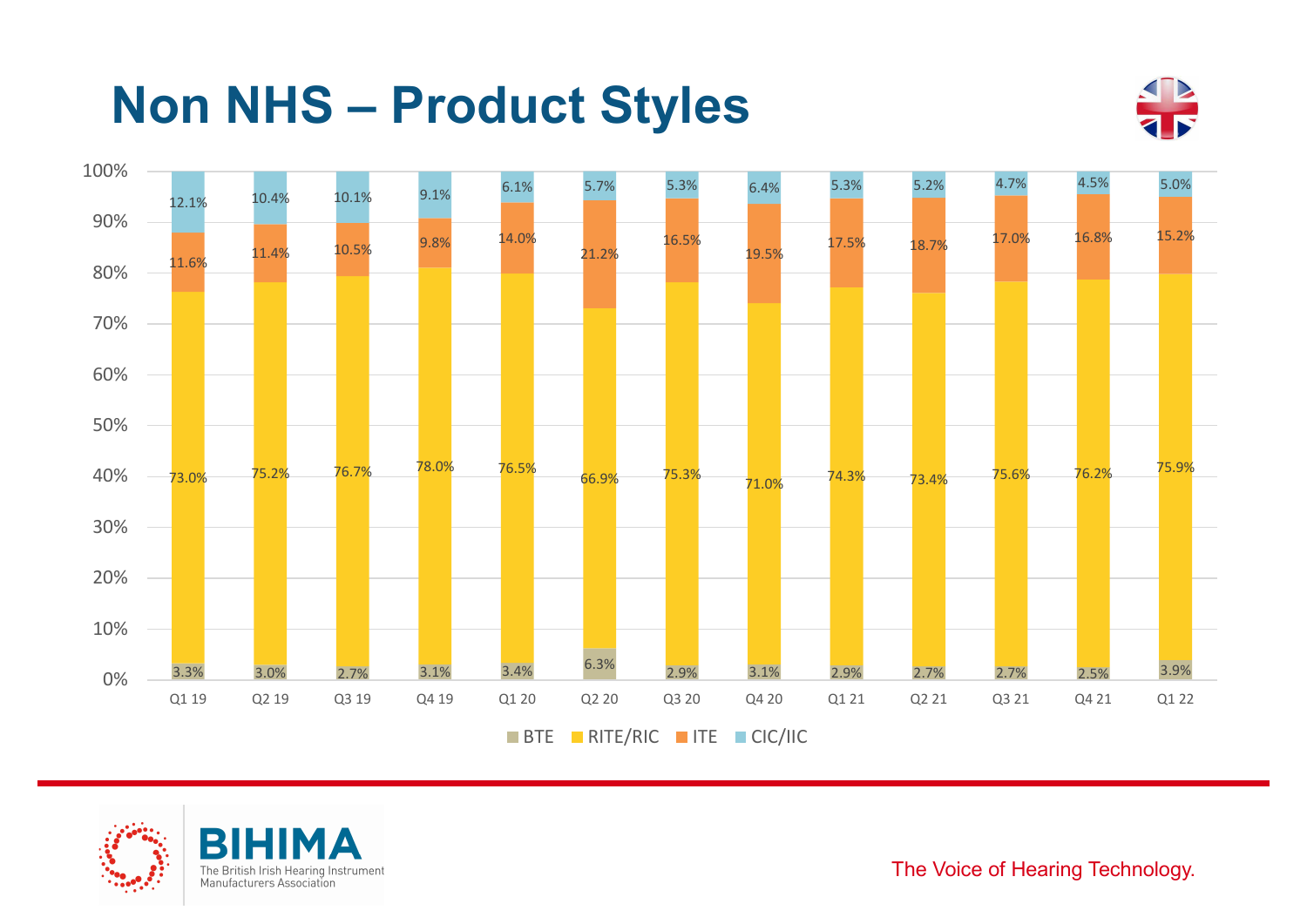

 $BTE$  RITE/RIC ITE CIC/IIC



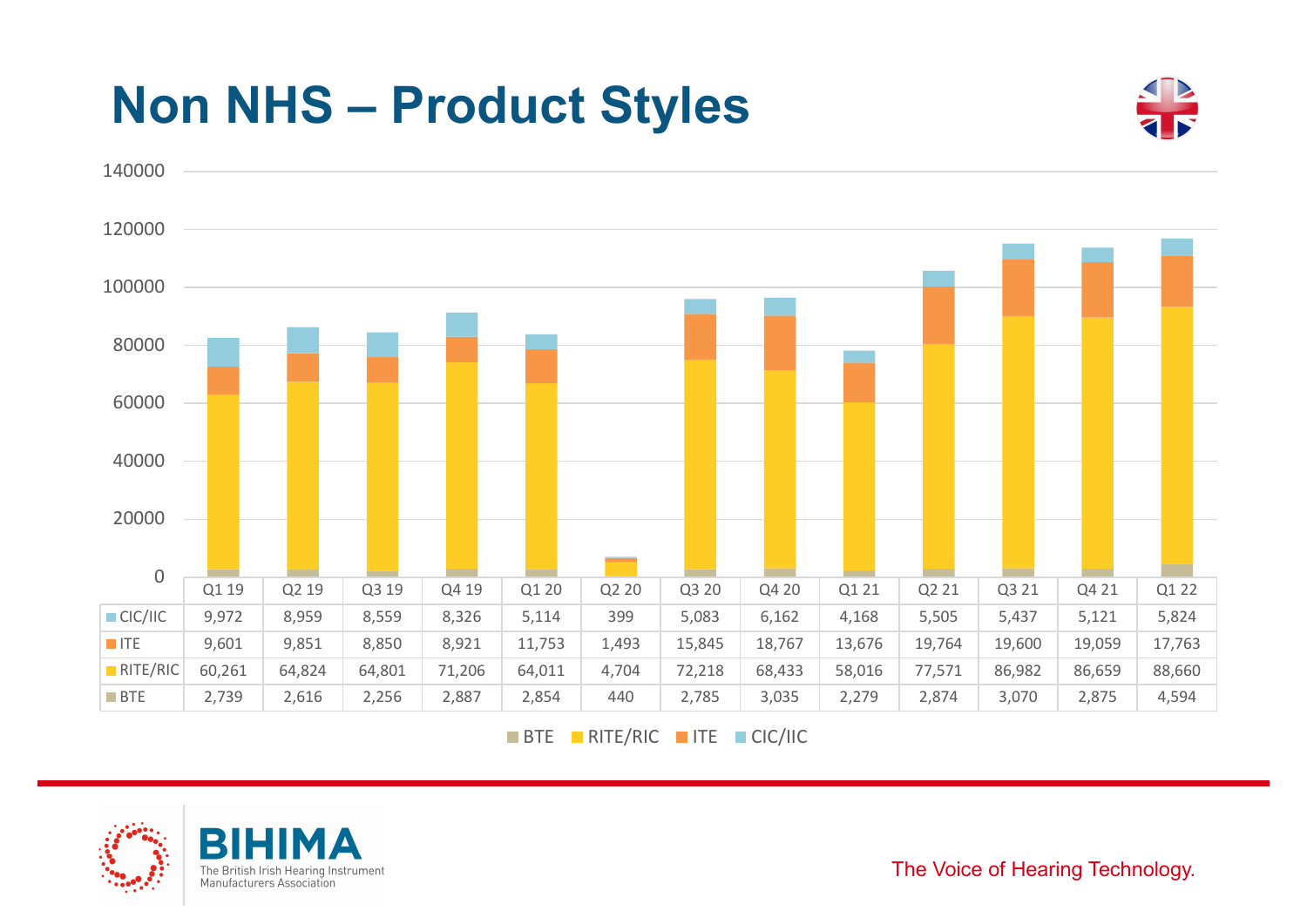### Rechargeable Products



Q3 21 Q4 21 Q1 22



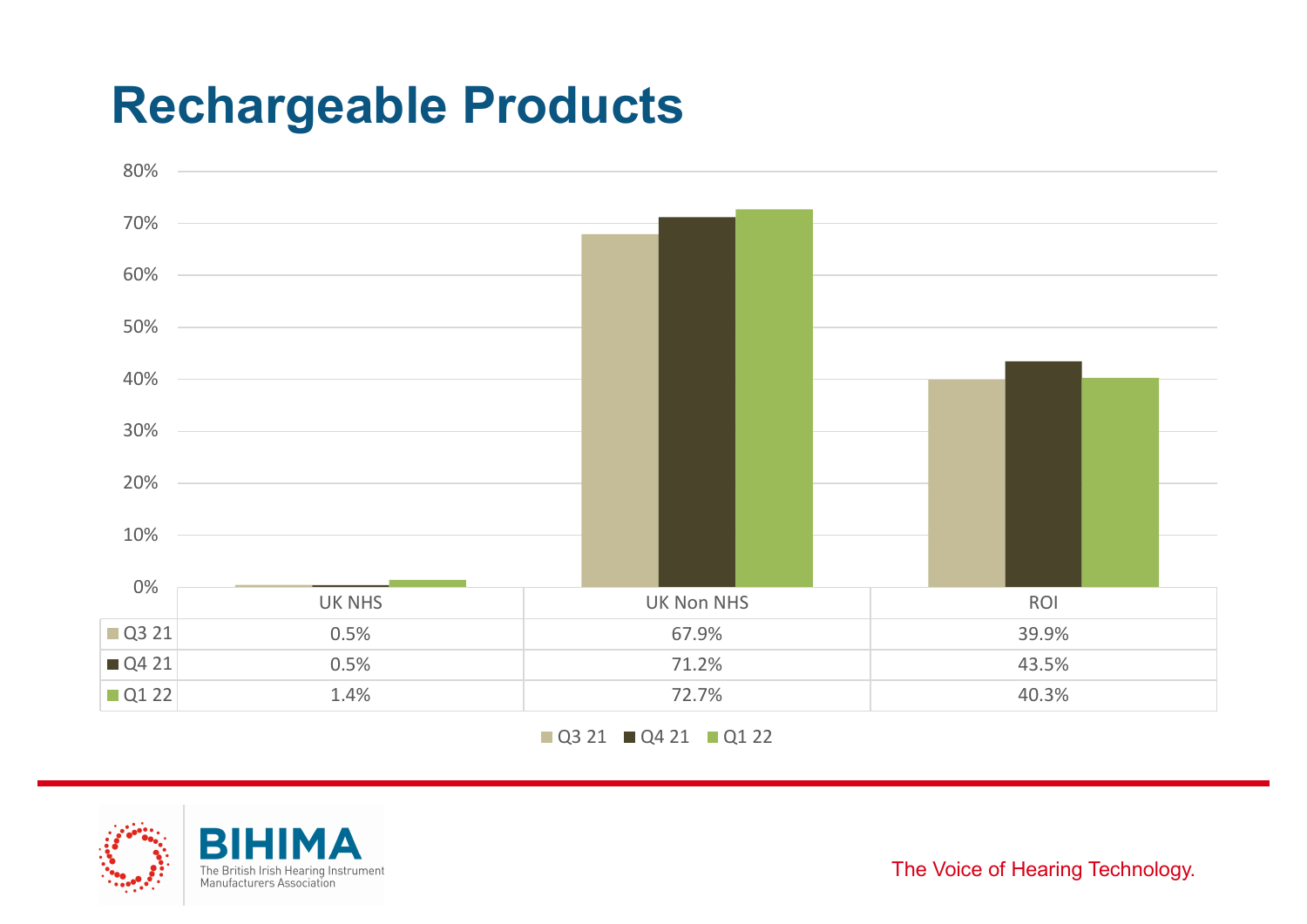### Private Market













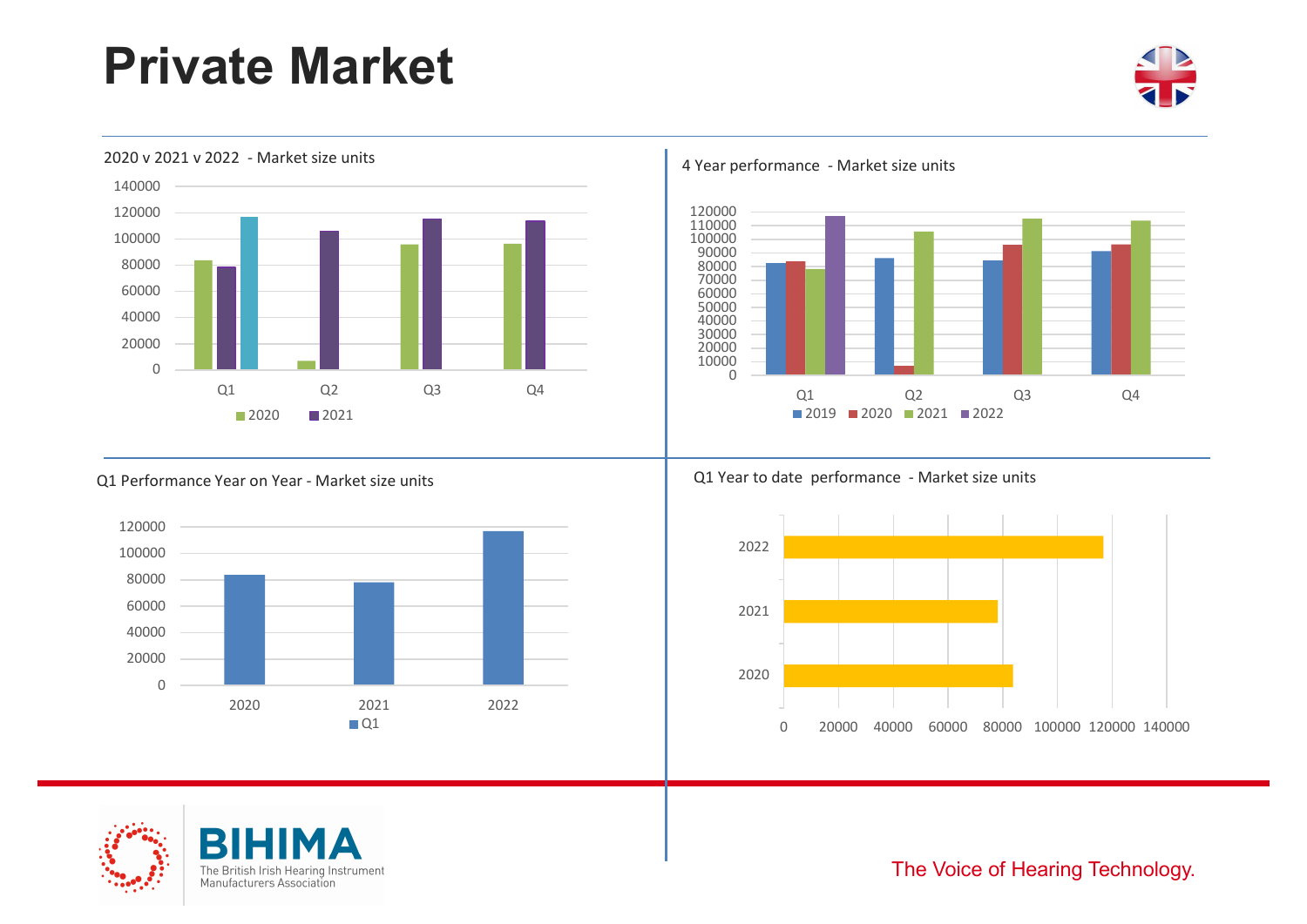### **NHS**